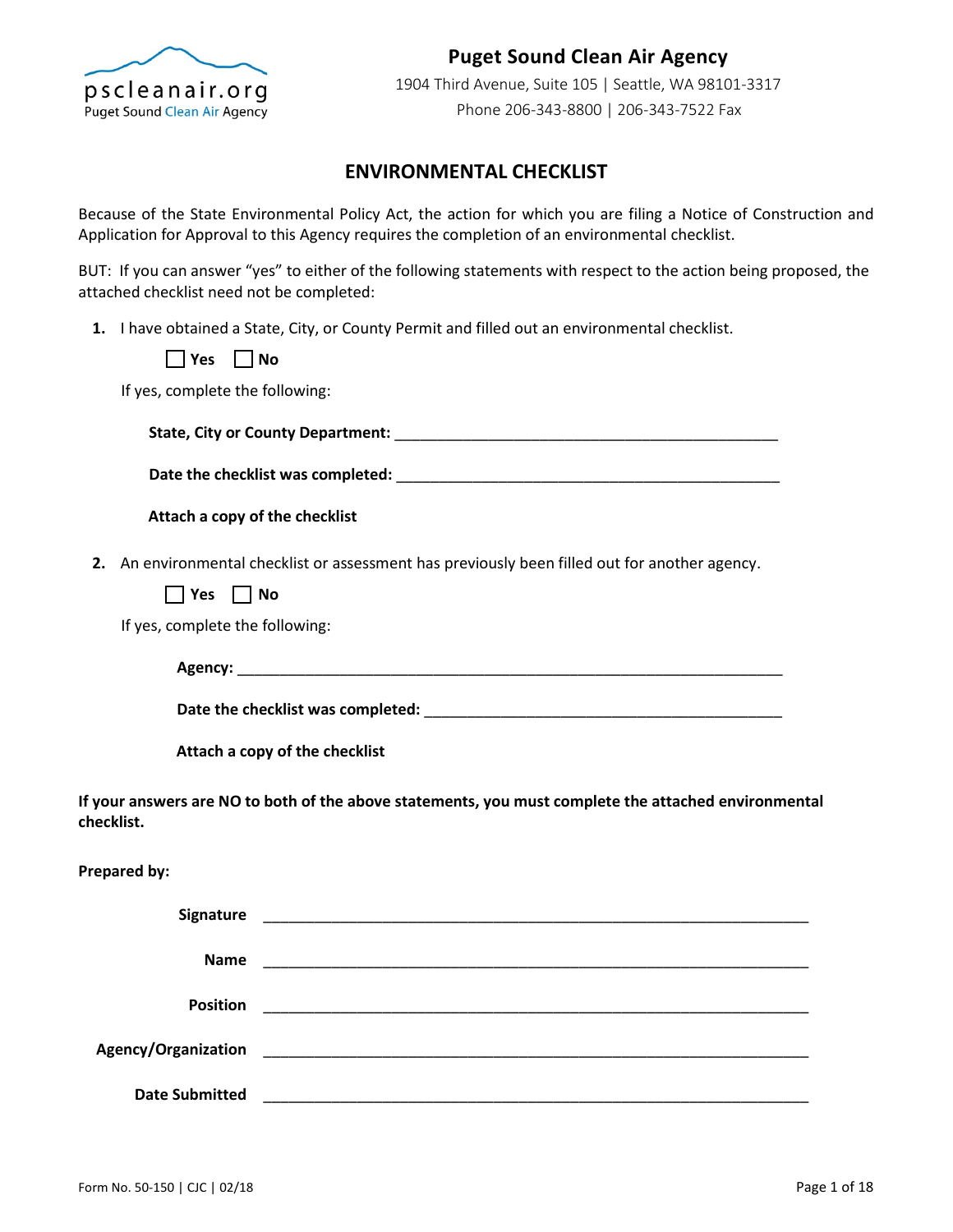| Date: |                                                |
|-------|------------------------------------------------|
|       | <b>Proponent:</b> Puget Sound Clean Air Agency |

**Project, Brief Title:** \_\_\_\_\_\_\_\_\_\_\_\_\_\_\_\_\_\_\_\_\_\_\_\_\_\_\_\_\_\_\_\_\_\_\_\_\_\_\_\_\_\_\_

### **Purpose of Checklist:**

Governmental agencies use this checklist to help determine whether the environmental impacts of your proposal are significant. This information is also helpful to determine if available avoidance, minimization or compensatory mitigation measures will address the probable significant impacts or if an environmental impact statement will be prepared to further analyze the proposal.

### **Instructions for Applicants:**

This environmental checklist asks you to describe some basic information about your proposal. Please answer each question accurately and carefully, to the best of your knowledge. You may need to consult with an agency specialist or private consultant for some questions. You may use "not applicable" or "does not apply" only when you can explain why it does not apply and not when the answer is unknown. You may also attach or incorporate by reference additional studies reports. Complete and accurate answers to these questions often avoid delays with the SEPA process as well as later in the decision-making process.

The checklist questions apply to all parts of your proposal, even if you plan to do them over a period of time or on different parcels of land. Attach any additional information that will help describe your proposal or its environmental effects. The agency to which you submit this checklist may ask you to explain your answers or provide additional information reasonably related to determining if there may be significant adverse impact.

### **Instructions for Lead Agencies:**

Please adjust the format of this template as needed. Additional information may be necessary to evaluate the existing environment, all interrelated aspects of the proposal and an analysis of adverse impacts. The checklist is considered the first but not necessarily the only source of information needed to make an adequate threshold determination. Once a threshold determination is made, the lead agency is responsible for the completeness and accuracy of the checklist and other supporting documents.

### **Use of Checklist for Nonproject Proposals:**

For nonproject proposals (such as ordinances, regulations, plans and programs), complete the applicable parts of Sections A, B, and C plus section D: Supplemental Sheet for Nonproject Actions.

Please completely answer all questions that apply and note that the words "project," "applicant," and "property or site" should be read as "proposal," "proponent," and "affected geographic area," respectively. The lead agency may exclude (for non-projects) questions in Section B: Environmental Elements that do not contribute meaningfully to the analysis of the proposal.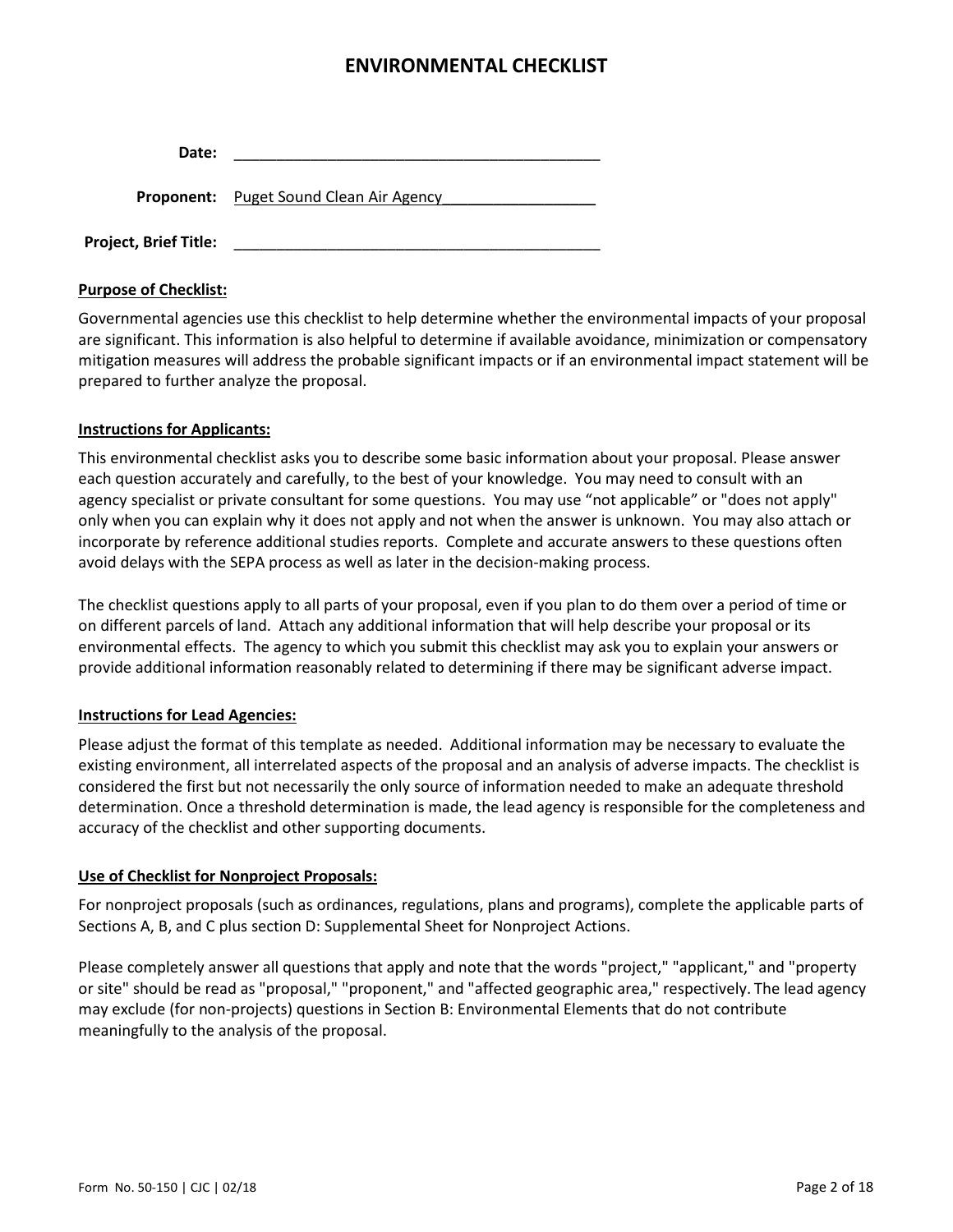# **A. BACKGROUND**

|    | 1. Name of proposed project, if applicable:                                                                                                                                                       |       |                                |       |     |
|----|---------------------------------------------------------------------------------------------------------------------------------------------------------------------------------------------------|-------|--------------------------------|-------|-----|
|    | 2. Name of Applicant                                                                                                                                                                              |       |                                |       |     |
|    | 3. Applicant Address                                                                                                                                                                              |       | City                           | State | Zip |
|    | <b>Applicant Phone</b>                                                                                                                                                                            |       | <b>Applicant Email</b>         |       |     |
|    | <b>Contact Person</b>                                                                                                                                                                             | Title |                                |       |     |
|    | Company/Firm                                                                                                                                                                                      |       |                                |       |     |
| 4. | Date Checklist Prepared                                                                                                                                                                           |       | 5. Agency Requesting Checklist |       |     |
|    | 6. Proposed timing or schedule (including phasing, if applicable).                                                                                                                                |       |                                |       |     |
|    | 7. Do you have any plans for future additions, expansion, or further activity related to or connected with this<br>proposal? $\Box$ Yes $\Box$ No. If yes, explain.                               |       |                                |       |     |
|    | 8. List any environmental information you know about that has been prepared, or will be prepared, directly<br>related to this proposal.                                                           |       |                                |       |     |
|    | 9. Do you know whether applications are pending for governmental approvals of other proposals directly<br>affecting the property covered by your proposal? $\Box$ Yes $\Box$ No. If yes, explain. |       |                                |       |     |
|    | 10. List any government approvals or permits that will be needed for your proposal, if known.                                                                                                     |       |                                |       |     |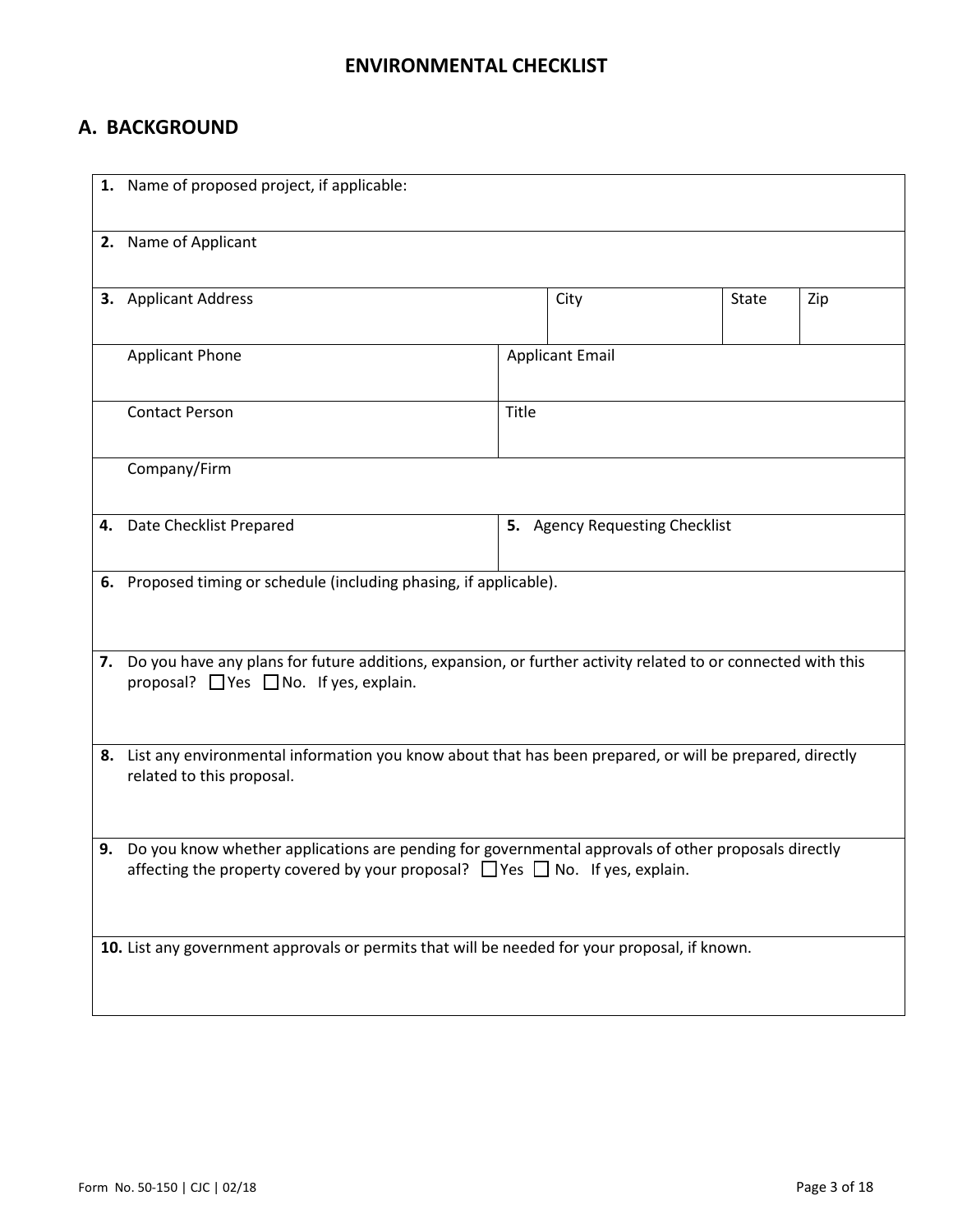**11.** Give brief, complete description of your proposal, including the proposed uses and the size of the project and site. There are several questions later in this checklist that ask you to describe certain aspects of your proposal. You do not need to repeat those answers on this page.

**12.** Location of the proposal. Give sufficient information for a person to understand the precise location of your proposed project, including a street address, if any, and section, township, and range, if known. If a proposal would occur over a range of area, provide the range or boundaries of the site(s). Provide a legal description, site plan, vicinity map, and topographic map, if reasonably available. While you should submit any plans required by the agency, you are not required to duplicate maps or detailed plans submitted with any permit applications related to this checklist.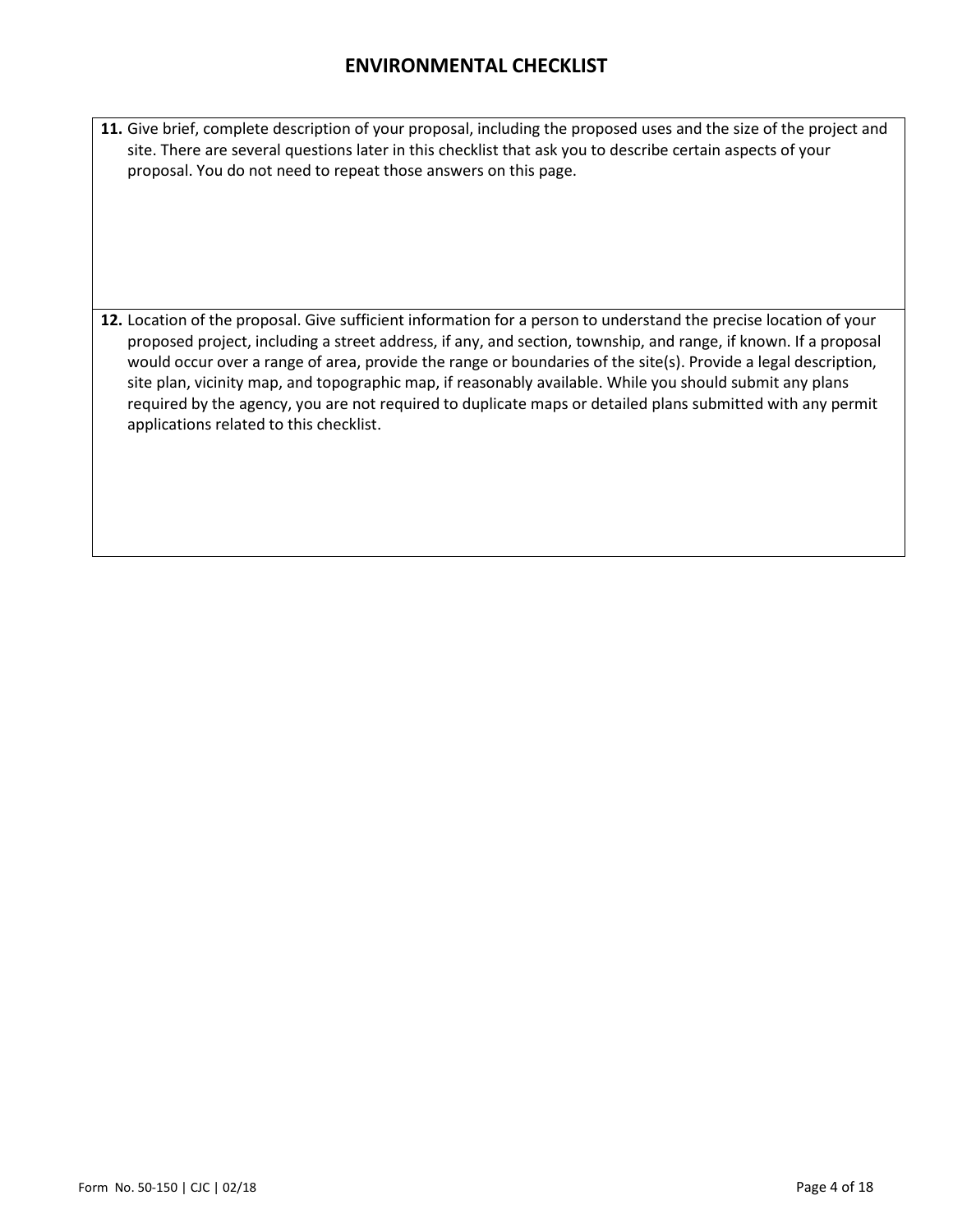# **B. ENVIRONMENTAL ELEMENTS**

| 1. EARTH |                                                                                                                                                                                                                                                                                                                 |
|----------|-----------------------------------------------------------------------------------------------------------------------------------------------------------------------------------------------------------------------------------------------------------------------------------------------------------------|
|          | a. General description of the site:<br>$\Box$ flat<br>$\Box$ mountains<br>$\Box$ rolling $\Box$ hilly $\Box$ steep slopes<br>$\Box$ other $\Box$                                                                                                                                                                |
|          | <b>b.</b> What is the steepest slope on the site (approximate percent slope)?                                                                                                                                                                                                                                   |
| c.       | What general types of soils are found on the site (for example, clay, sand, gravel, peat, muck)? If you<br>know the classification of agricultural soils, specify them, and note any agricultural land of long-term<br>commercial significance and whether the proposal results in removing any of these soils. |
|          | <b>d.</b> Are there surface indications or history of unstable soils in the immediate vicinity? $\Box$ Yes $\Box$ No.<br>If yes, describe.                                                                                                                                                                      |
| e.       | Describe the purpose, type, total area, and approximate quantities and total affected area of any filling,<br>excavation, and grading proposed. Indicate source of fill.                                                                                                                                        |
| f.       | Could erosion occur as a result of clearing, construction, or use? $\Box$ Yes $\Box$ No. If yes, generally describe.                                                                                                                                                                                            |
|          | g. About what percent of the site will be covered with impervious surfaces after project construction (for<br>example, asphalt or buildings)?                                                                                                                                                                   |
|          | h. Proposed measures to reduce or control erosion, or other impacts to the earth, if any:                                                                                                                                                                                                                       |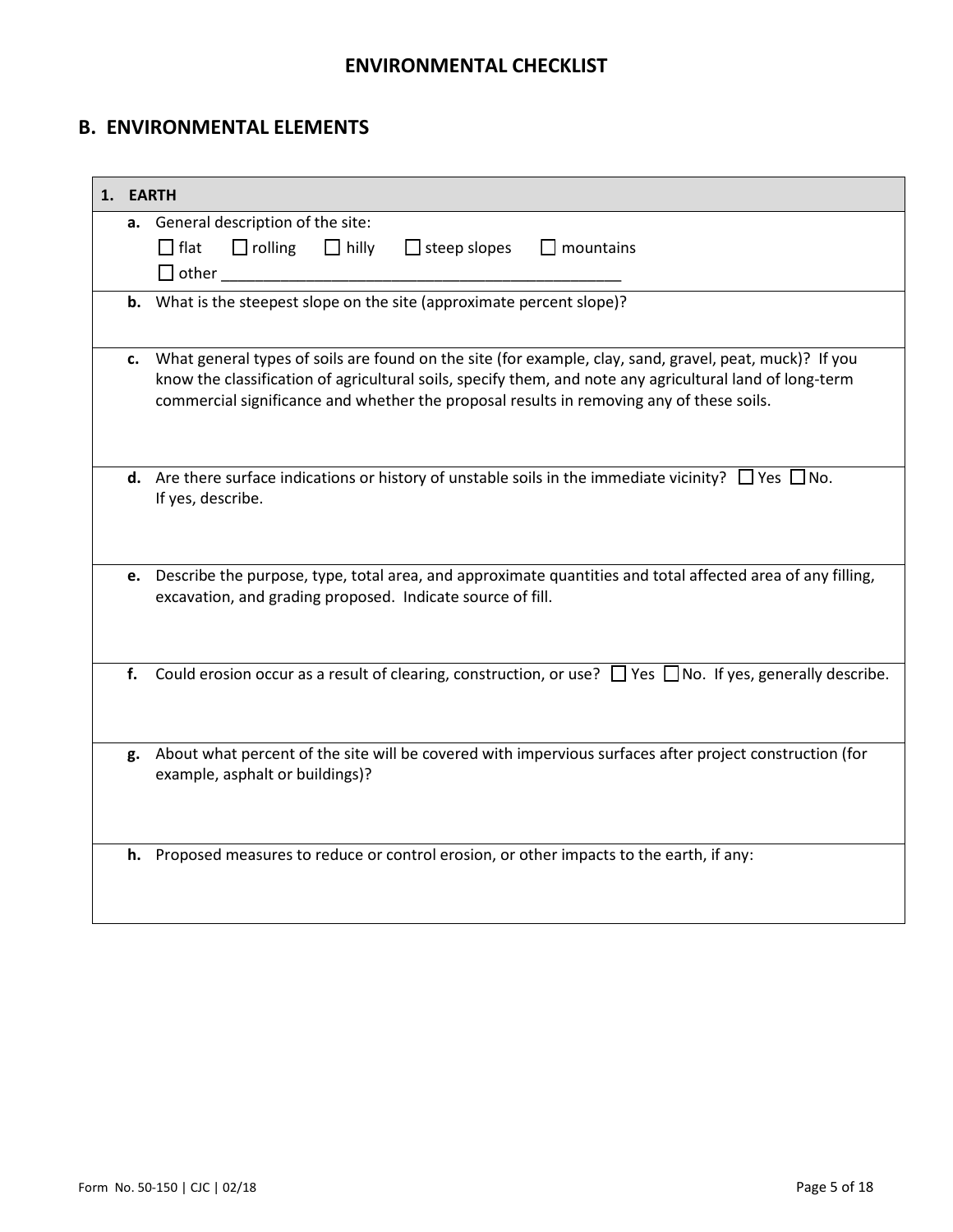**a.** What types of emissions to the air would result from the proposal (i.e., dust, automobile, odors, industrial wood smoke, greenhouse gases) during construction, operation, and maintenance when the project is completed? If any, generally describe and give approximate quantities, if known. **b.** Are there any off-site sources of emissions or odor that may affect your proposal?  $\Box$  Yes  $\Box$  No. If yes, generally describe.

**c.** Proposed measures to reduce or control emissions or other impacts to air, if any:

| З. | <b>WATER</b> |    |                                                                                                                                                                                                                                                                                                |  |  |
|----|--------------|----|------------------------------------------------------------------------------------------------------------------------------------------------------------------------------------------------------------------------------------------------------------------------------------------------|--|--|
|    |              |    | a. Surface                                                                                                                                                                                                                                                                                     |  |  |
|    |              |    | 1. Is there any surface water body on or in the immediate vicinity of the site (including year-round and<br>seasonal streams, saltwater, lakes, ponds, wetlands) ? $\Box$ Yes $\Box$ No. If yes, describe type and provide<br>names. If appropriate, state what stream or river it flows into. |  |  |
|    |              |    | 2. Will the project require any work over, in, or adjacent to (within 200 feet) the described waters?<br>$\Box$ Yes $\Box$ No. If yes, please describe and attach available plans.                                                                                                             |  |  |
|    |              |    | 3. Estimate the amount of fill and dredge material that would be placed in or removed from surface<br>water or wetlands and indicate the area of the site that would be affected. Indicate the source of fill<br>material.                                                                     |  |  |
|    |              |    | 4. Will the proposal require surface water withdrawals or diversions? $\Box$ Yes $\Box$ No.<br>Give general description, purpose, and approximate quantities if known.                                                                                                                         |  |  |
|    |              | 5. | Does the proposal lie within a 100-year floodplain? $\Box$ Yes $\Box$ No. If yes, note location on the site<br>plan.                                                                                                                                                                           |  |  |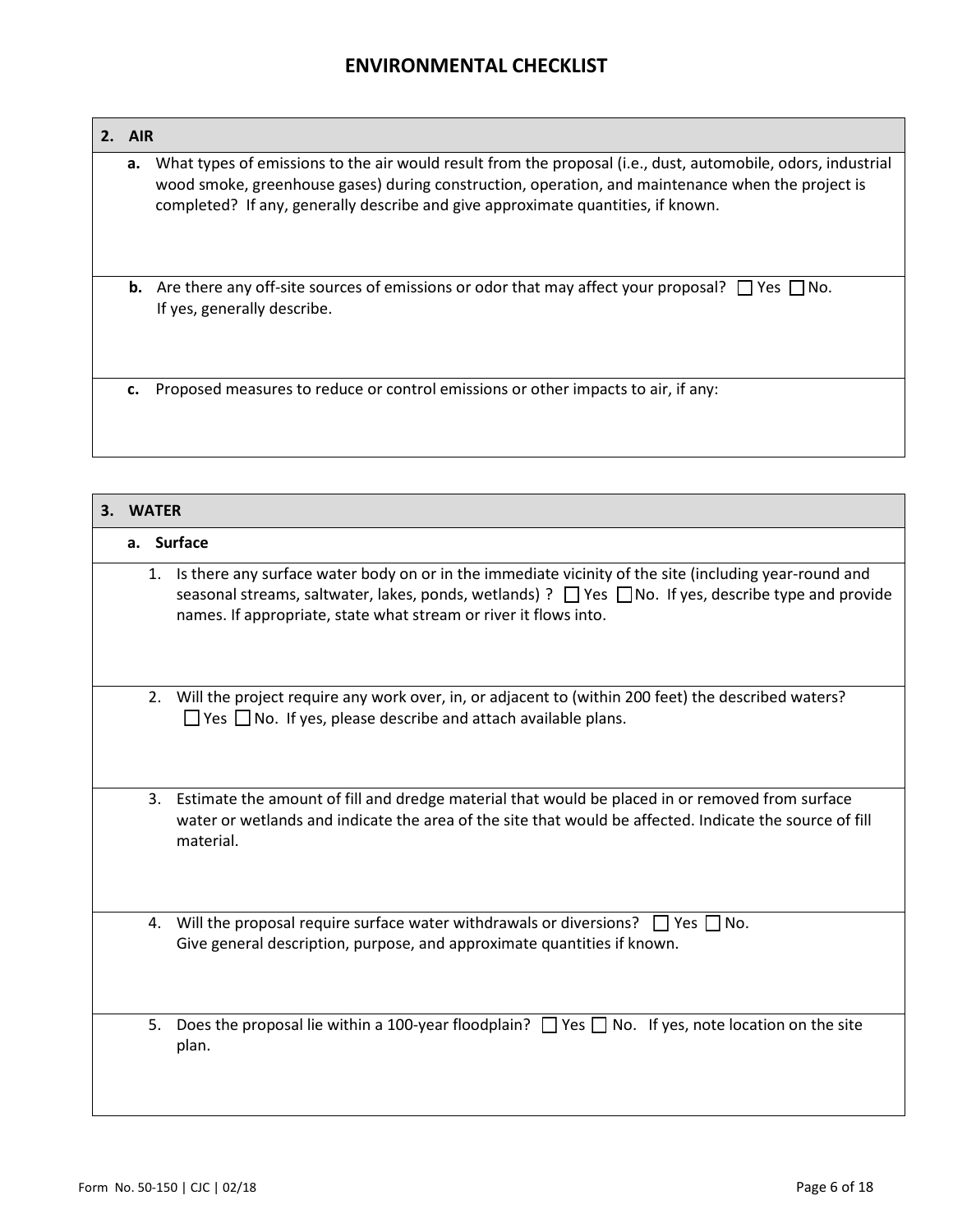|    | 6. Does the proposal involve any discharges of waste materials to surface waters? $\Box$ Yes $\Box$ No. If yes,<br>describe the type of waste and anticipated volume of discharge.                                                                                                                                                                                                                                          |
|----|-----------------------------------------------------------------------------------------------------------------------------------------------------------------------------------------------------------------------------------------------------------------------------------------------------------------------------------------------------------------------------------------------------------------------------|
|    | b. Ground Water                                                                                                                                                                                                                                                                                                                                                                                                             |
|    | 1. Will groundwater be withdrawn from a well for drinking water or other purposes? $\Box$ Yes $\Box$ No.<br>If yes, give a general description of the well, proposed uses and approximate quantities withdrawn<br>from the well.                                                                                                                                                                                            |
|    | Will water be discharged to groundwater? $\Box$ Yes $\Box$ No. If yes, give general description, purpose,<br>and approximate quantities, if known.                                                                                                                                                                                                                                                                          |
|    | 2. Describe waste material that will be discharged into the ground from septic tanks or other sources, if<br>any (for example: domestic sewage; industrial, containing the following chemicals; agricultural; etc.).<br>Describe the general size of the systems, the number of such systems, the number of houses to be<br>served (if applicable), or the number of animals or humans the system(s) are expected to serve. |
|    | c. Water Runoff (including storm water)                                                                                                                                                                                                                                                                                                                                                                                     |
| 1. | Describe the source of runoff (including storm water) and method of collection and disposal, if any<br>(include quantities, if known). Where will this water flow? Will this water flow into other waters?<br>$\Box$ Yes $\Box$ No. If yes, describe.                                                                                                                                                                       |
| 2. | Could waste material enter ground or surface waters? $\Box$ Yes $\Box$ No. If yes, generally describe.                                                                                                                                                                                                                                                                                                                      |
| 3. | Does the proposal alter or otherwise affect drainage patterns in the vicinity of the site? $\Box$ Yes $\Box$ No.<br>If yes, describe.                                                                                                                                                                                                                                                                                       |
| d. | Proposed measures to reduce or control surface, ground, and runoff water, and drainage pattern impacts,<br>impacts, if any:                                                                                                                                                                                                                                                                                                 |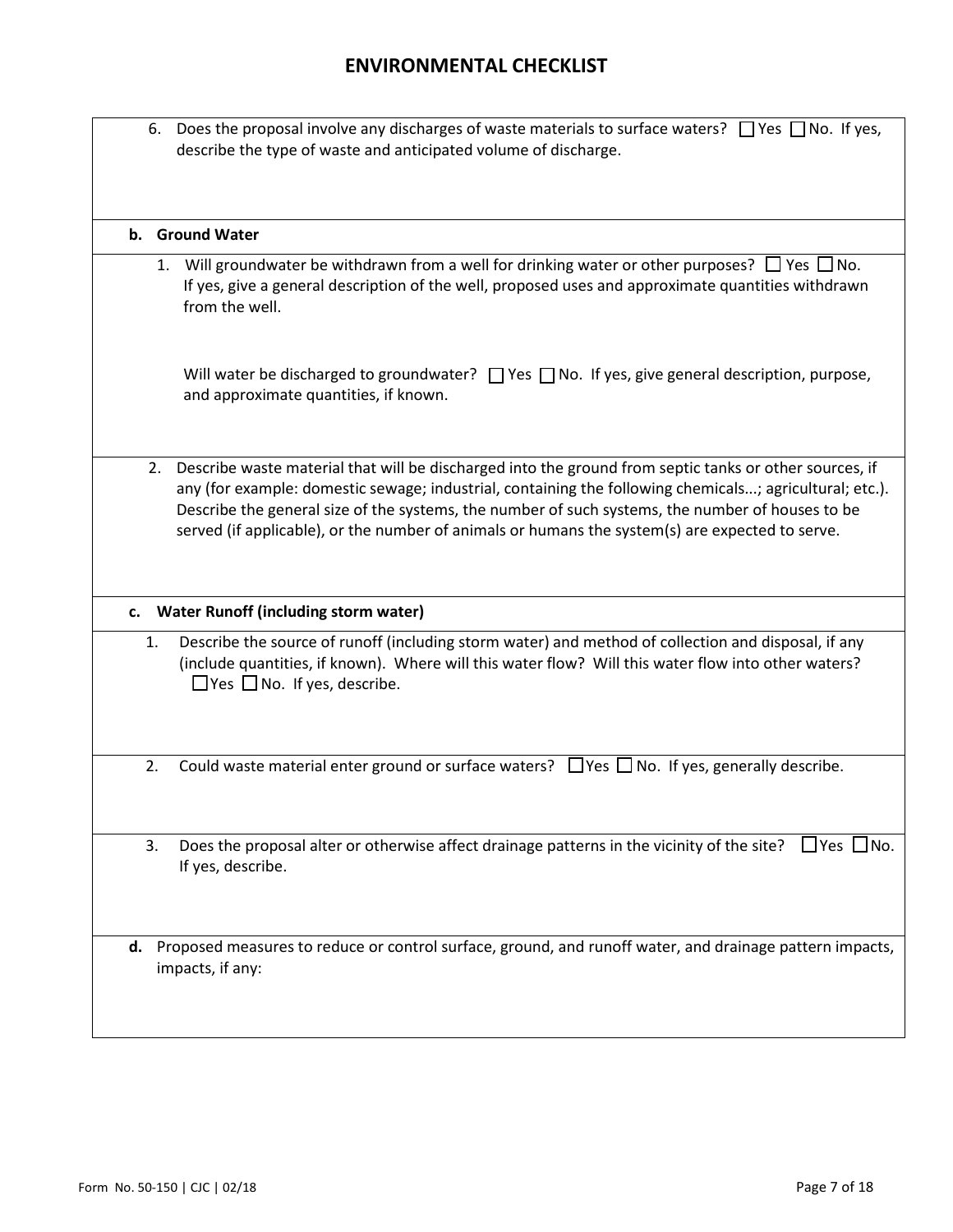| <b>PLANTS</b><br>4.     |                                                                              |                                   |               |                                                                                                        |
|-------------------------|------------------------------------------------------------------------------|-----------------------------------|---------------|--------------------------------------------------------------------------------------------------------|
| а.                      | Check the types of vegetation found on the site:                             |                                   |               |                                                                                                        |
| <b>Deciduous Trees:</b> | $\Box$ Alder                                                                 | $\square$ Maple                   | $\Box$ Aspen  | $\Box$ other (specify):                                                                                |
| <b>Evergreen Trees:</b> | $\Box$ Fir                                                                   | $\Box$ Cedar                      | $\Box$ Pine   | $\Box$ other (specify):                                                                                |
| Shrubs                  |                                                                              |                                   |               |                                                                                                        |
| Grass                   |                                                                              |                                   |               |                                                                                                        |
| Pasture                 |                                                                              |                                   |               |                                                                                                        |
| Crop or Grain           |                                                                              |                                   |               |                                                                                                        |
|                         | Orchards, Vineyards, or other permanent crops                                |                                   |               |                                                                                                        |
|                         | Other types of Vegetation (specify):                                         |                                   |               |                                                                                                        |
| <b>Wet Soil Plants:</b> | Cattail                                                                      | Buttercup<br>$\mathsf{L}$         |               | $\Box$ other (specify):                                                                                |
|                         | <b>Bulrush</b>                                                               |                                   | Skunk Cabbage |                                                                                                        |
| <b>Water Plants:</b>    | <b>Water Lily</b><br>$\mathsf{L}$                                            | $\Box$ Eelgrass<br>$\Box$ Milfoil |               | other (specify):<br>$\Box$                                                                             |
|                         | <b>b.</b> What kind and amount of vegetation will be removed or altered?     |                                   |               |                                                                                                        |
|                         |                                                                              |                                   |               |                                                                                                        |
| c.                      | List threatened or endangered species known to be on or near the site.       |                                   |               |                                                                                                        |
|                         |                                                                              |                                   |               |                                                                                                        |
| d.                      |                                                                              |                                   |               | Proposed landscaping, use of native plants, or other measures to preserve or enhance vegetation on the |
| site, if any:           |                                                                              |                                   |               |                                                                                                        |
|                         |                                                                              |                                   |               |                                                                                                        |
| e.                      | List all noxious weeds and invasive species known to be on or near the site. |                                   |               |                                                                                                        |
|                         |                                                                              |                                   |               |                                                                                                        |
|                         |                                                                              |                                   |               |                                                                                                        |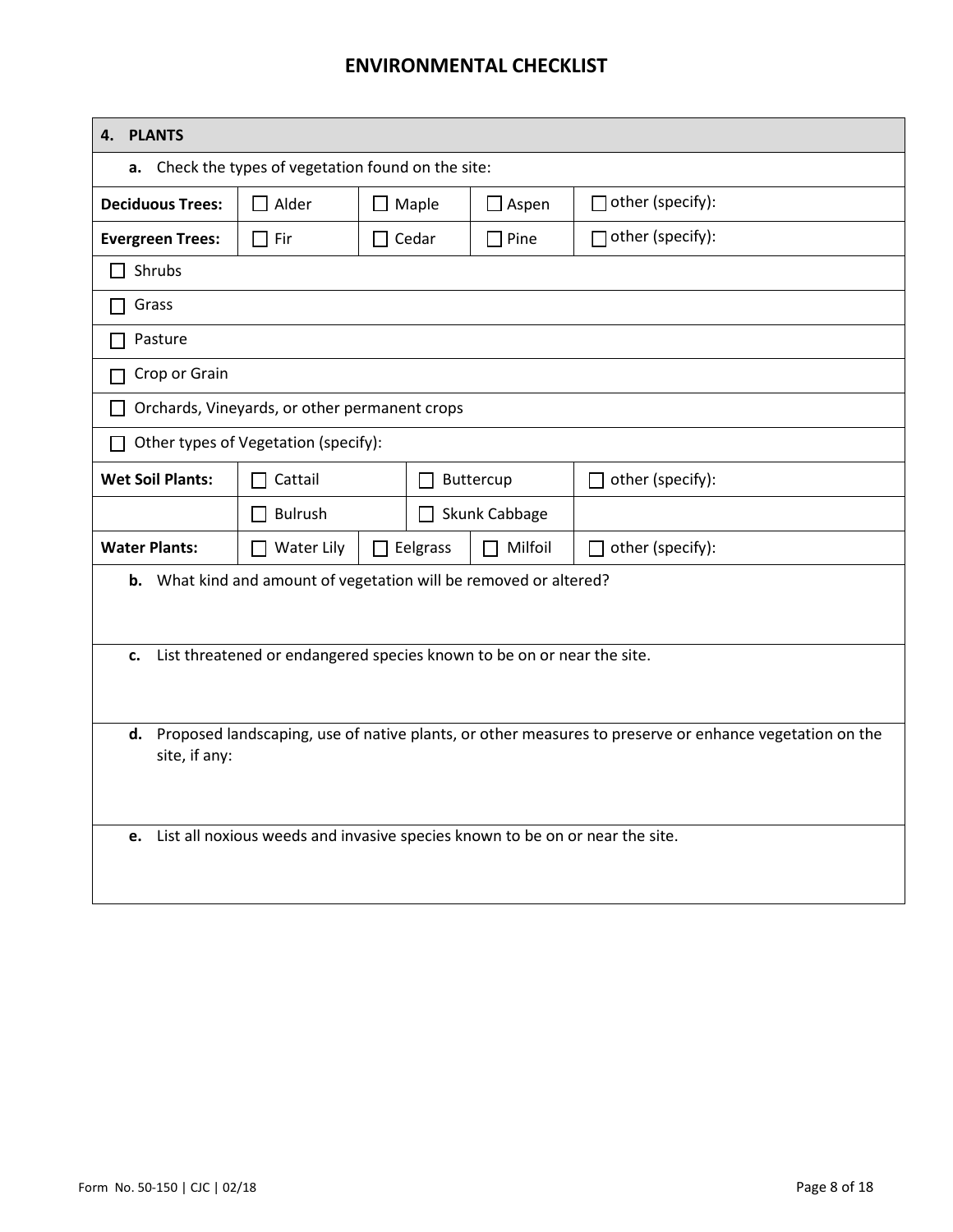| <b>ANIMALS</b><br>5.                                                                                                          |                                                                   |                  |                         |  |  |
|-------------------------------------------------------------------------------------------------------------------------------|-------------------------------------------------------------------|------------------|-------------------------|--|--|
| Indicate birds and other animals that have been observed on or near the site or are known to be on or<br>a.<br>near the site. |                                                                   |                  |                         |  |  |
| <b>Birds:</b>                                                                                                                 | Hawk                                                              | $\Box$ Heron     | $\Box$ other (specify): |  |  |
|                                                                                                                               | $\Box$ Eagle                                                      | $\Box$ Songbirds |                         |  |  |
| <b>Mammals:</b>                                                                                                               | Deer                                                              | Bear             | $\Box$ other (specify): |  |  |
|                                                                                                                               | Elk<br>$\mathbf{I}$                                               | Beaver           |                         |  |  |
| Fish:                                                                                                                         | <b>Bass</b><br>$\blacksquare$                                     | $\Box$ Salmon    | $\Box$ Trout            |  |  |
|                                                                                                                               | Hearing                                                           | $\Box$ Shellfish | $\Box$ other (specify): |  |  |
| List any threatened or endangered species known to be on or near the site.<br>b.                                              |                                                                   |                  |                         |  |  |
|                                                                                                                               |                                                                   |                  |                         |  |  |
| Is the site part of a migration route? $\Box$ Yes $\Box$ No. If yes, explain.<br>c.                                           |                                                                   |                  |                         |  |  |
|                                                                                                                               |                                                                   |                  |                         |  |  |
|                                                                                                                               |                                                                   |                  |                         |  |  |
| d. Proposed measures to preserve or enhance wildlife, if any:                                                                 |                                                                   |                  |                         |  |  |
|                                                                                                                               |                                                                   |                  |                         |  |  |
| e.                                                                                                                            | List any invasive animal species known to be on or near the site. |                  |                         |  |  |
|                                                                                                                               |                                                                   |                  |                         |  |  |

| 6. |    | <b>ENERGY AND NATURAL RESOURCES</b>                                                                                                                                                                 |
|----|----|-----------------------------------------------------------------------------------------------------------------------------------------------------------------------------------------------------|
|    | a. | What kinds of energy (electric, natural gas, oil, woodstove, solar) will be used to meet the completed<br>project's energy needs? Describe whether it will be used for heating, manufacturing, etc. |
|    |    | <b>b.</b> Would your project affect the potential use of solar energy by adjacent properties? $\Box$ Yes $\Box$ No.<br>If yes, generally describe.                                                  |
|    | c. | What kinds of energy conservation features are included in the plans of this proposal? List other<br>proposed measures to reduce or control energy impacts, if any:                                 |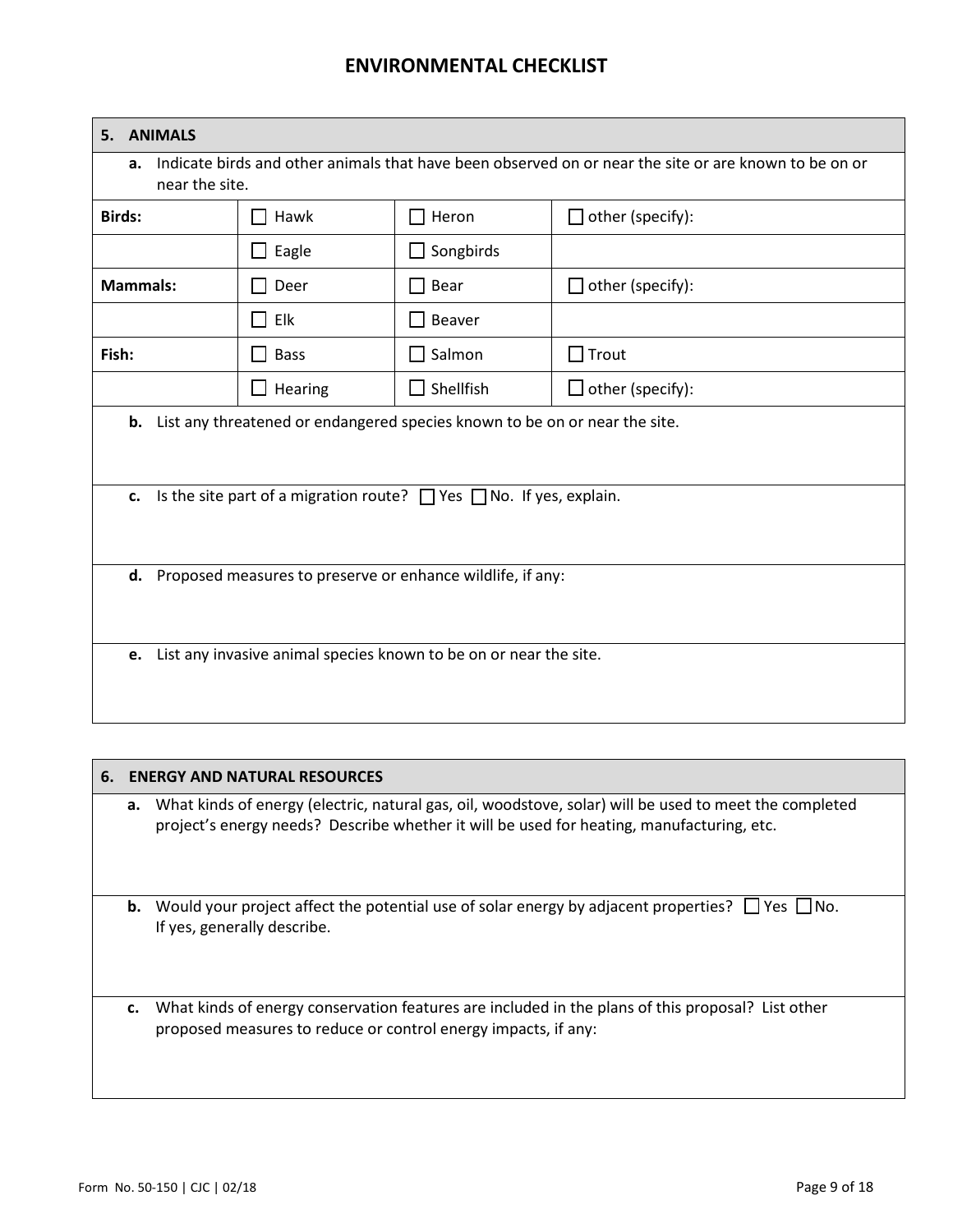# **7. ENVIRONMENTAL HEALTH a.** Are there any environmental health hazards, including exposure to toxic chemicals, risk of fire and explosion, spill, or hazardous waste that could occur as a result of this proposal?  $\Box$  Yes  $\Box$  No. If yes, describe: 2. Describe any known or possible contamination at the site from present or past uses. 3. Describe existing hazardous chemicals/conditions that might affect project development and design. This includes underground hazardous liquid and gas transmission pipelines located within the project area and in the vicinity. 4. Describe any toxic or hazardous chemicals that might be stored, used, or produced during the project's development or construction, or at any time during the operating life of the project. 5. Describe special emergency services that might be required. 6. Proposed measures to reduce or control environmental health hazards, if any: **b. Noise** 1. What types of noise exist in the area that may affect your project (for example, traffic, equipment, operation, other)? 2. What types and levels of noise would be created by or associated with the project on a short-term or a long-term basis (for example, traffic, construction, operation, other)? Indicate what hours noise would come from the site. 3. Proposed measures to reduce or control noise impacts, if any: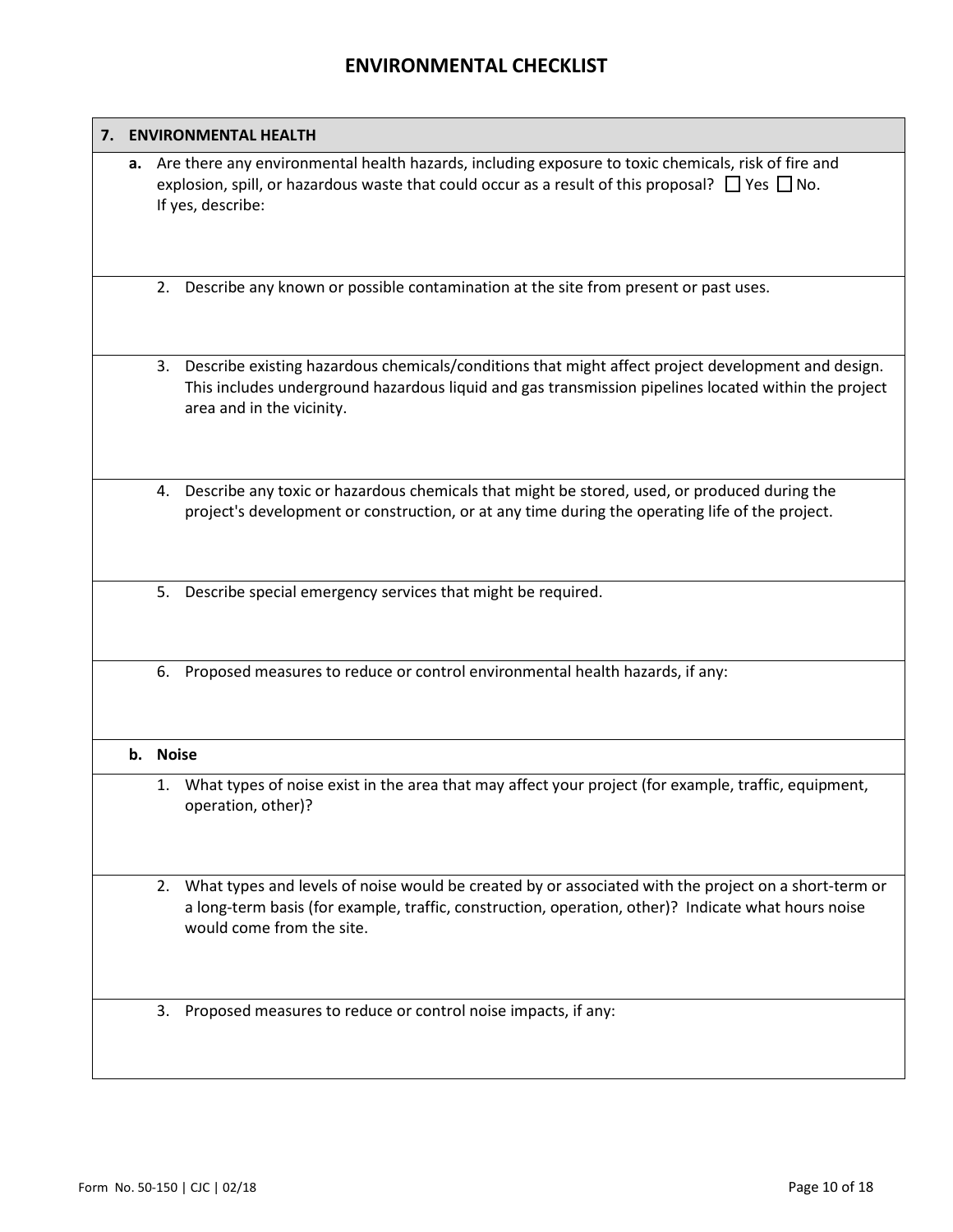|    | 8. LAND AND SHORELINE USE                                                                                                                                                                                                                                                                                                                                                                                                              |
|----|----------------------------------------------------------------------------------------------------------------------------------------------------------------------------------------------------------------------------------------------------------------------------------------------------------------------------------------------------------------------------------------------------------------------------------------|
| a. | What is the current use of the site and adjacent properties? Will the proposal affect current land uses on<br>nearby or adjacent properties? $\Box$ Yes $\Box$ No. If yes, describe.                                                                                                                                                                                                                                                   |
|    | <b>b.</b> Has the project site been used as working farmlands or working forest lands? $\Box$ Yes $\Box$ No. If yes,<br>describe. How much agricultural or forest land of long-term commercial significance will be converted to<br>other uses as a result of the proposal, if any? If resource lands have not been designated, how many acres<br>in farmland or forest land tax status will be converted to nonfarm or nonforest use? |
|    | Will the proposal affect or be affected by surrounding working farm or forest land normal business<br>1.<br>operations, such as oversize equipment access, the application of pesticides, tilling, and harvesting?<br>$\Box$ Yes $\Box$ No. If yes, how?                                                                                                                                                                               |
| c. | Describe any structures on the site.                                                                                                                                                                                                                                                                                                                                                                                                   |
|    | <b>d.</b> Will any structures be demolished? $\Box$ Yes $\Box$ No. If yes, what?                                                                                                                                                                                                                                                                                                                                                       |
| e. | What is the current zoning classification of the site?                                                                                                                                                                                                                                                                                                                                                                                 |
| f. | What is the current comprehensive plan designation of the site?                                                                                                                                                                                                                                                                                                                                                                        |
| g. | If applicable, what is the current shoreline master program designation of the site?                                                                                                                                                                                                                                                                                                                                                   |
| h. | Has any part of the site been classified as a critical area by the city or community? $\Box$ Yes $\Box$ No.<br>If yes, specify.                                                                                                                                                                                                                                                                                                        |
| i. | Approximately how many people would reside or work in the completed project?                                                                                                                                                                                                                                                                                                                                                           |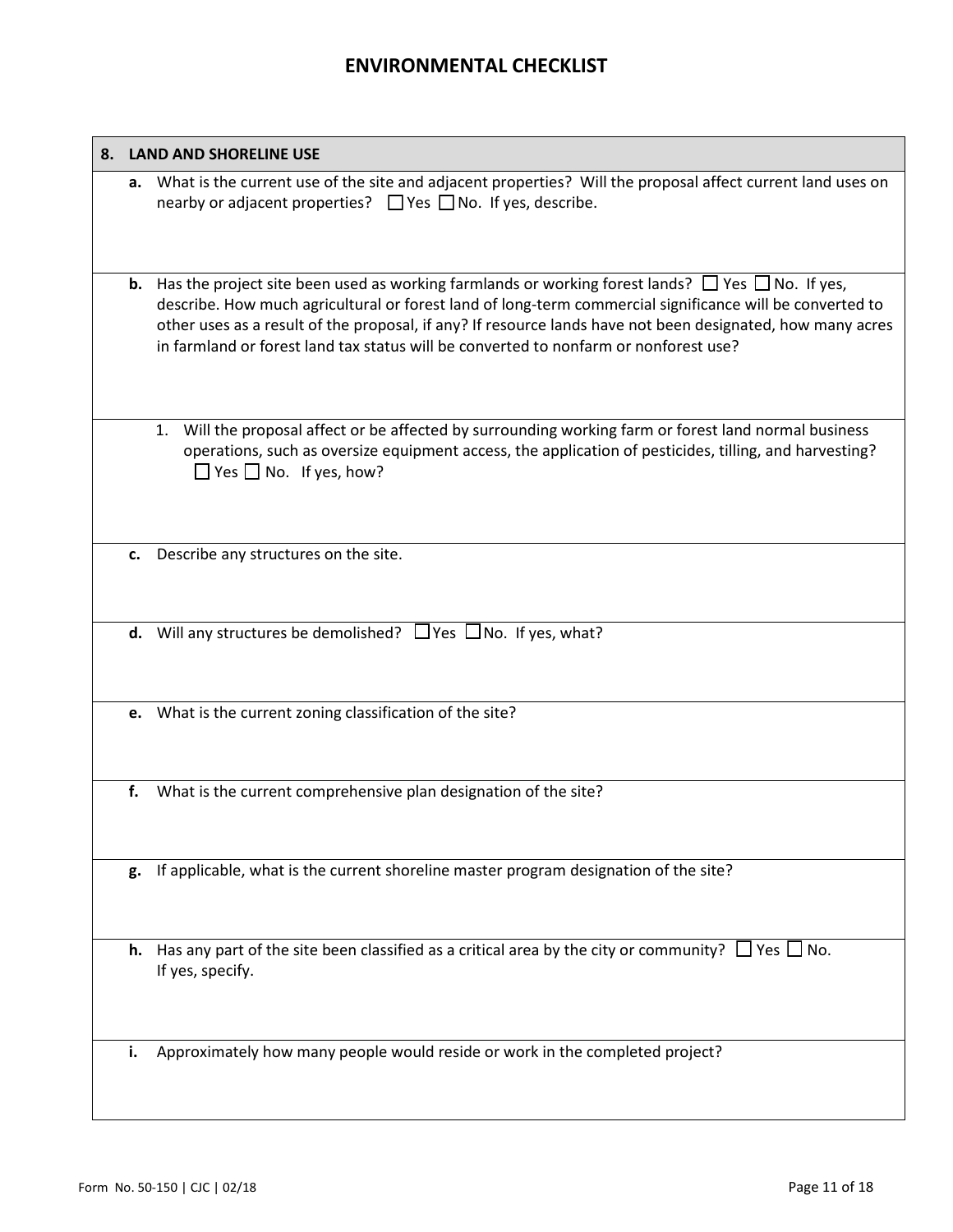**j.** Approximately how many people would the completed project displace?

**k.** Proposed measures to avoid or reduce displacement impacts, if any:

**l.** Proposed measures to ensure the proposal is compatible with existing and projected land uses and plans, if any:

**m.** Proposed measures to ensure the proposal is compatible with nearby agricultural and forest lands of longterm commercial significance, if any:

| 9. | <b>HOUSING</b>        |                                                                                                                                                   |  |  |  |
|----|-----------------------|---------------------------------------------------------------------------------------------------------------------------------------------------|--|--|--|
|    |                       | a. Approximately how many units would be provided, if any? Indicate whether high- middle- or low-income<br>housing.                               |  |  |  |
|    |                       | <b>b.</b> Approximately how many units, if any, would be eliminated? Indicate whether high-middle- or low-<br>income housing.                     |  |  |  |
|    | c.                    | Proposed measures to reduce or control housing impacts, if any:                                                                                   |  |  |  |
|    | <b>10. AESTHETICS</b> |                                                                                                                                                   |  |  |  |
|    | а.                    | What is the tallest height of any proposed structure(s), not including antennas; what is the principal<br>exterior building material(s) proposed? |  |  |  |
|    |                       | <b>b.</b> What views in the immediate vicinity would be altered or obstructed?                                                                    |  |  |  |
|    | c.                    | Proposed measures to reduce or control aesthetic impacts, if any:                                                                                 |  |  |  |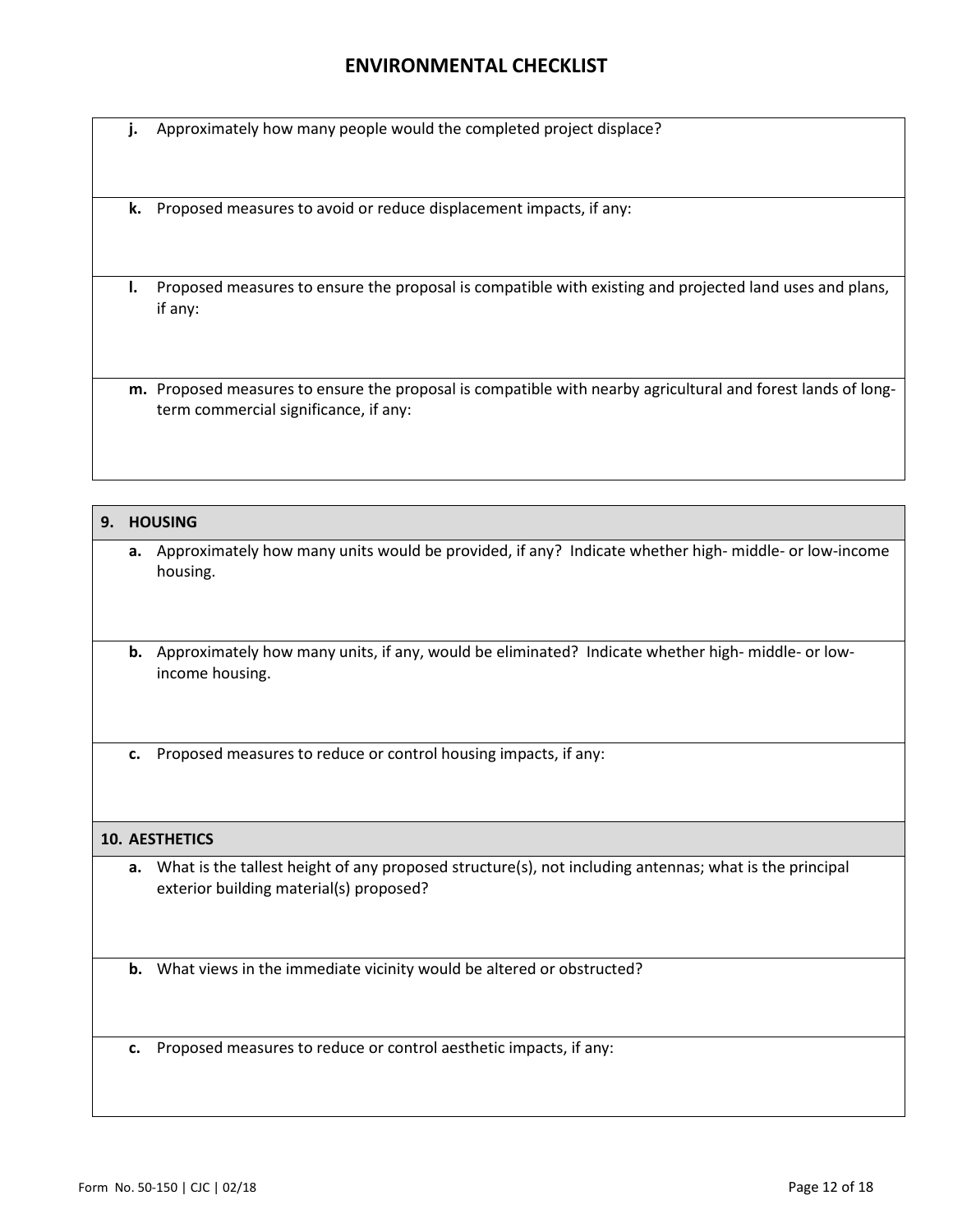### **11. LIGHT AND GLARE**

**a.** What type of light or glare will the proposal produce? What time of day would it mainly occur?

**b.** Could light or glare from the finished project be a safety hazard or interfere with views?

**c.** What existing off-site sources of light or glare may affect your proposal?

**d.** Proposed measures to reduce or control light and glare impacts, if any:

# **12. RECREATION a.** What designated and informal recreational opportunities are in the immediate vicinity? **b.** Would the proposed project displace any existing recreational uses?  $\Box$  Yes  $\Box$  No. If yes, describe. **c.** Proposed measures to reduce or control impacts on recreation, including recreational opportunities to be provided by the project or applicant, if any:

#### **13. HISTORIC AND CULTURAL PRESERVATION**

- **a.** Are there any buildings, structures, or sites, located on or near the site that are over 45 years old listed in or eligible for listing in national, state, or local preservation registers located on or near the site?  $\Box$  Yes  $\Box$  No. If yes, specifically describe.
- **b.** Are there any landmarks, features, or other evidence of Indian or historic use or occupation? This may include human burials or old cemeteries. Are there any material evidence, artifacts, or areas of cultural importance on or near the site? Please list any professional studies conducted at the site to identify such resources.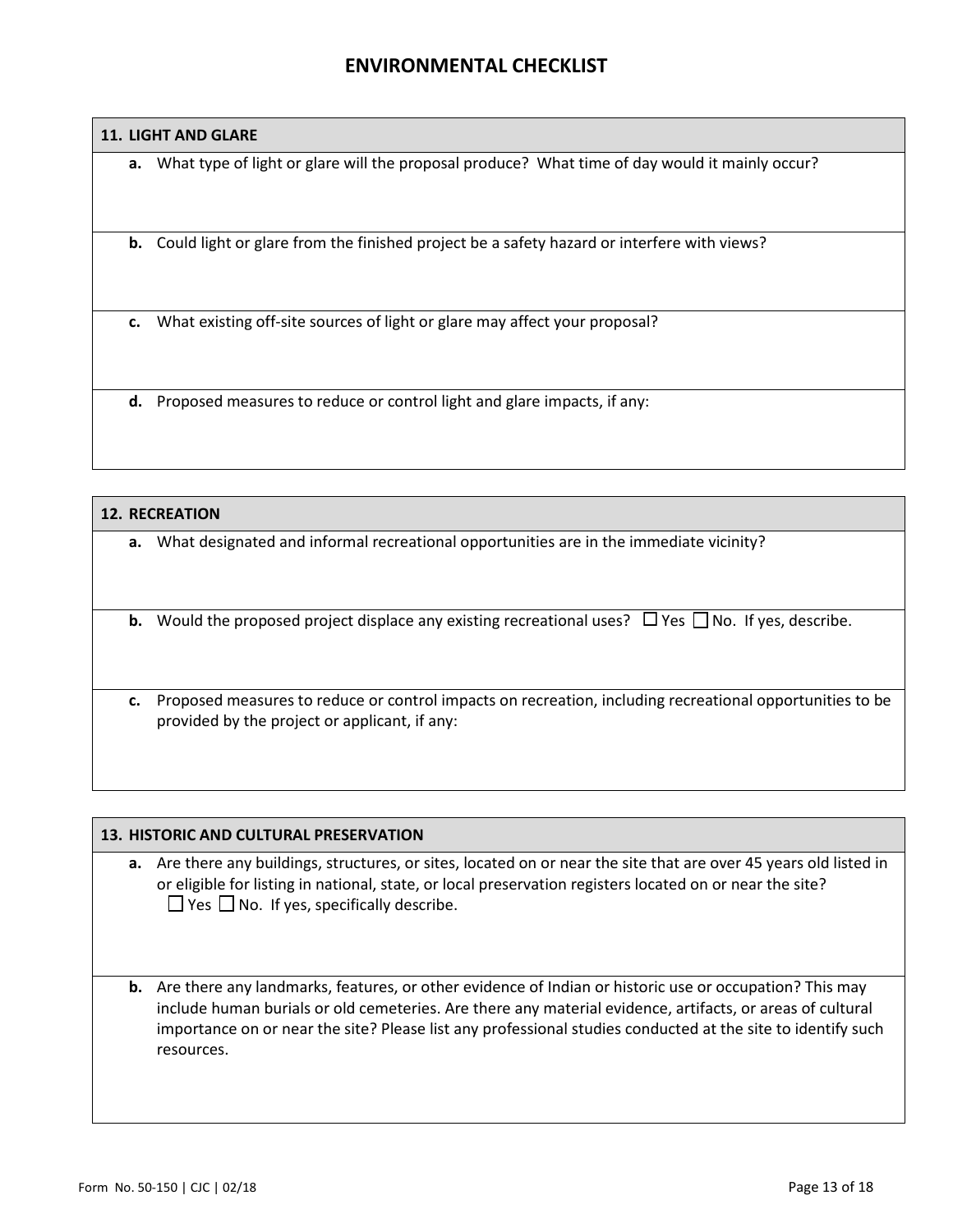- **c.** Describe the methods used to assess the potential impacts to cultural and historic resources on or near the project site. Examples include consultation with tribes and the department of archeology and historic preservation, archaeological surveys, historic maps, GIS data, etc.
- **d.** Proposed measures to avoid, minimize, or compensate for loss, changes to, and disturbance to resources. Please include plans for the above and any permits that may be required.

|    | <b>14. TRANSPORTATION</b>                                                                                                                                                                                                                                                                                                   |  |  |  |  |
|----|-----------------------------------------------------------------------------------------------------------------------------------------------------------------------------------------------------------------------------------------------------------------------------------------------------------------------------|--|--|--|--|
|    | a. Identify public streets and highways serving the site or affected geographic area and describe proposed<br>access to the existing street system. Show on-site plans, if any.                                                                                                                                             |  |  |  |  |
|    | <b>b.</b> Is site or affected geographic area currently served by public transit? $\Box$ Yes $\Box$ No. If yes, generally<br>describe. If not, what is the approximate distance to the nearest transit stop?                                                                                                                |  |  |  |  |
|    | c. How many parking spaces would the completed project or non-project proposal have? How many would<br>the project or proposal eliminate?                                                                                                                                                                                   |  |  |  |  |
|    | d. Will the proposal require any new or improvements to existing roads, streets, pedestrian, bicycle or state<br>transportation facilities, not including driveways? $\Box$ Yes $\Box$ No. If yes, generally describe (indicate<br>whether public or private).                                                              |  |  |  |  |
|    | e. Will the project use (or occur in the immediate vicinity of) water, rail, or air transportation?<br>$\Box$ Yes $\Box$ No. If yes, generally describe.                                                                                                                                                                    |  |  |  |  |
| f. | How many vehicular trips per day would be generated by the completed project or proposal? If known,<br>indicate when peak volumes would occur and what percentage of the volume would be trucks (such as<br>commercial and nonpassenger vehicles). What data or transportation models were used to make these<br>estimates? |  |  |  |  |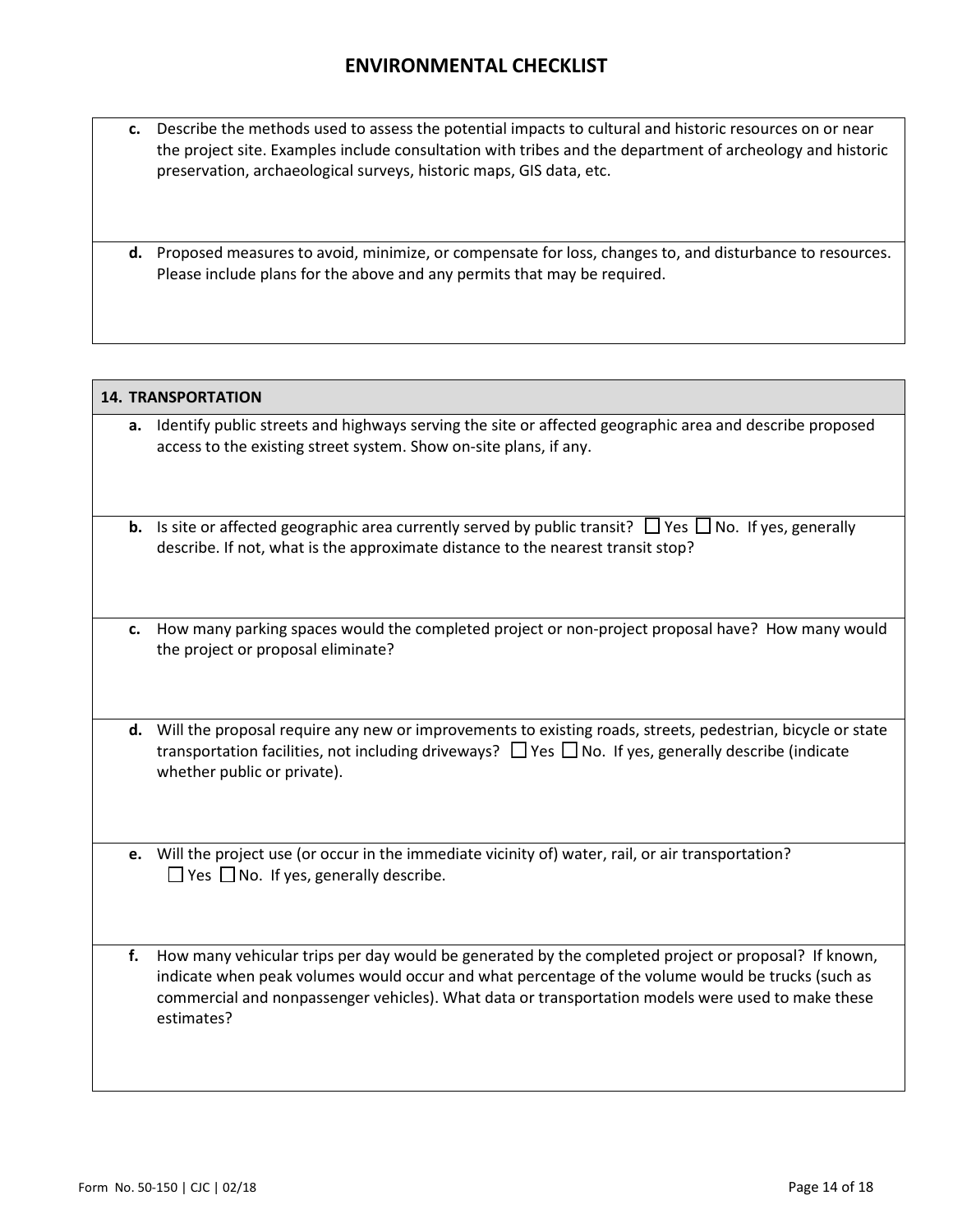**g.** Will the proposal interfere with, affect or be affected by the movement of agricultural and forest products on roads or streets in the area?  $\Box$  Yes  $\Box$  No. If yes, generally describe.

**h.** Proposed measures to reduce or control transportation impacts, if any:

### **15. PUBLIC SERVICES**

**a.** Would the project result in an increased need for public services (for example, fire protection, police protection, public transit, health care, schools, other)?  $\Box$  Yes  $\Box$  No. If yes, generally describe.

**b.** Proposed measures to reduce or control direct impacts on public services, if any:

| <b>16. UTILITIES</b>                                      |                                |                                                                                        |                                                                                                              |  |  |  |  |
|-----------------------------------------------------------|--------------------------------|----------------------------------------------------------------------------------------|--------------------------------------------------------------------------------------------------------------|--|--|--|--|
| Indicate utilities currently available at the site:<br>а. |                                |                                                                                        |                                                                                                              |  |  |  |  |
| Electricity                                               | Natural gas                    | Water                                                                                  | $\Box$ Refuse Service                                                                                        |  |  |  |  |
| Telephone                                                 | Sanitary Sewer<br>$\mathsf{L}$ | $\Box$ Septic System                                                                   | $\Box$ Other (specify):                                                                                      |  |  |  |  |
| b.                                                        |                                | construction activities on the site or in the immediate vicinity that might be needed. | Describe the utilities that are proposed for the project, the utility providing the service, and the general |  |  |  |  |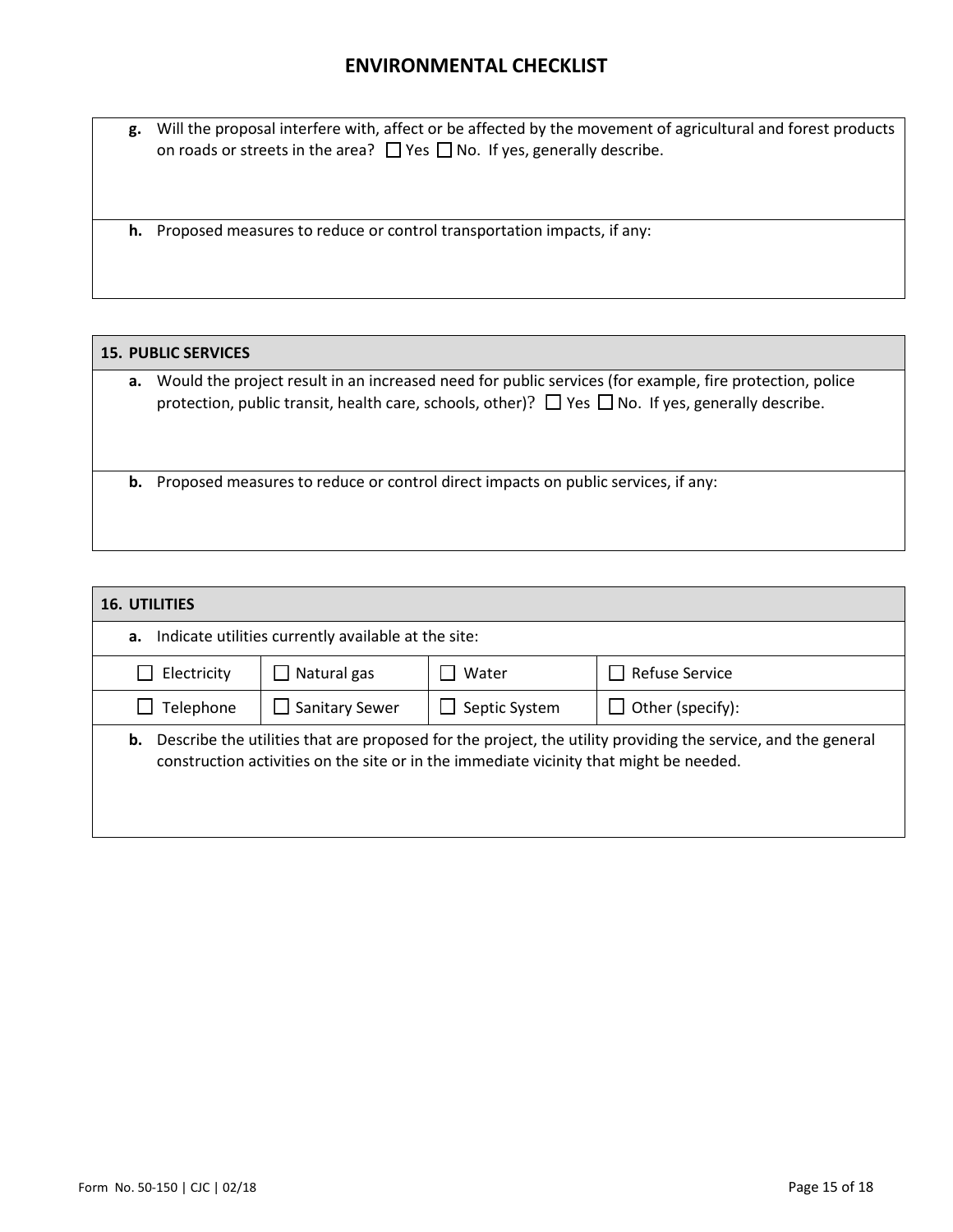# **C. SIGNATURE**

 $\mathbf{r}$ 

| The above answers are true and complete to the best of my knowledge. I understand that the lead agency is<br>relying on them to make its decision. |  |  |  |  |  |
|----------------------------------------------------------------------------------------------------------------------------------------------------|--|--|--|--|--|
| Signature                                                                                                                                          |  |  |  |  |  |
| <b>Name</b>                                                                                                                                        |  |  |  |  |  |
| <b>Position</b>                                                                                                                                    |  |  |  |  |  |
| Agency/Organization                                                                                                                                |  |  |  |  |  |
| <b>Date Submitted</b>                                                                                                                              |  |  |  |  |  |

٦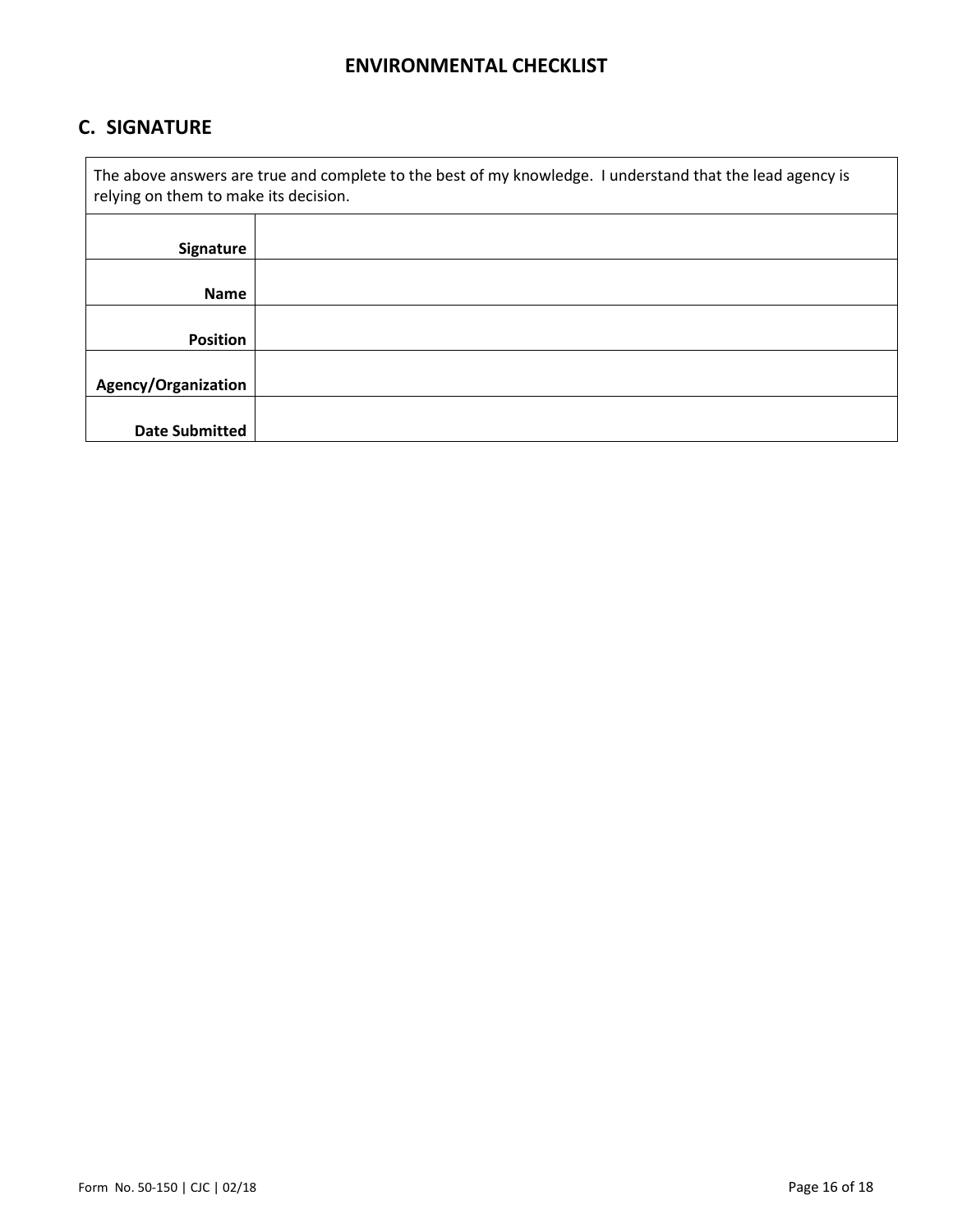### **D. SUPPLEMENTAL SHEET FOR NON-PROJECT ACTIONS**

(Do not use this sheet for project actions)

Because these questions are very general, it may be helpful to read them in conjunction with the list of the elements of the environment in section B of this checklist.

When answering these questions, be aware of how the extent the proposal, or the types of activities likely to result from the proposal, would affect the item at a greater intensity or at a faster rate than if the proposal were not implemented. Respond briefly and in general terms.

**1.** How would the proposal be likely to increase discharge to water; emissions to air; production, storage, or release of toxic or hazardous substance; or production of noise?

Proposed measures to avoid or reduce such increases are:

**2.** How would the proposal be likely to affect plants, animals, fish, or marine life?

Proposed measures to protect or conserve plants, animals, fish, or marine life are:

**3.** How would the proposal be likely to deplete energy or natural resources?

Proposed measures to protect or conserve energy and natural resources are:

**4.** How would the proposal be likely to use or affect environmentally sensitive areas or areas designated (or eligible or under study) for governmental protection; such as parks, wilderness, wild and scenic rivers, threatened or endangered species habitat, historic or cultural sites, wetlands, floodplains, or prime farmlands?

Proposed measures to protect such resources or to avoid or reduce impacts are:

**5.** How would the proposal be likely to affect land and shoreline use, including whether it would allow or encourage land or shoreline uses incompatible with existing plans?